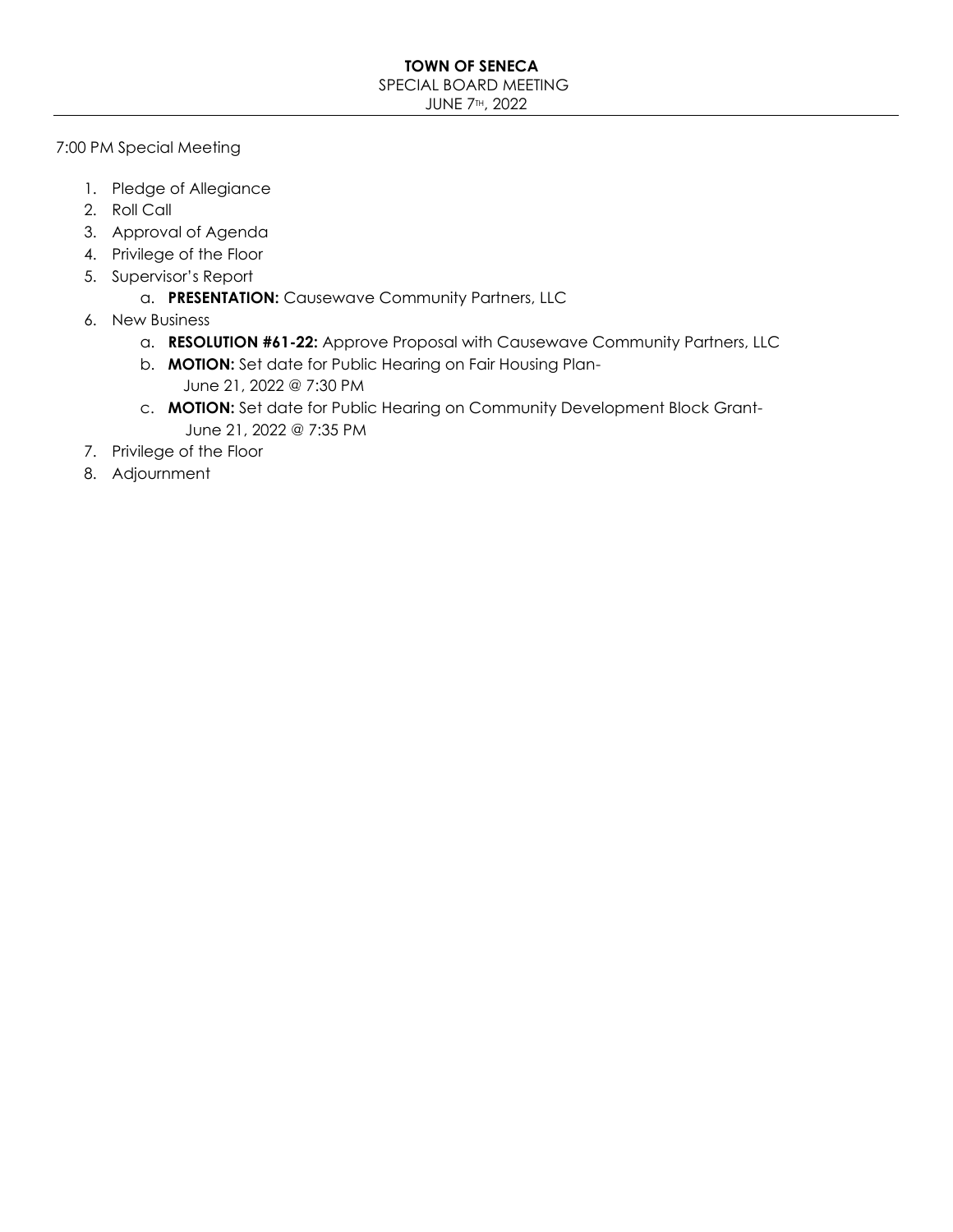### **Resolution #61-22**

#### Approve Proposal with Causewave Community Partners, LLC

**WHEREAS** Causewave Community Partnets, LLC worked with Ontario County in 2020 to develop a strategic plan for the department of Solid Waste Management and one part of that strategic plan is related to the future of the Ontario County Landfill; and

**WHEREAS** the Town of Seneca would like to understand what residents want to do with the landfill whether that be to close or extend and expand it; and

**WHEREAS** while the Town Board has the ultimate vote, the Town Board would like to be informed of what residents want and think is best for the Town of Seneca and this discussion and decision is needed before Ontario County can move forward with its plans; and

**WHEREAS** the proposal that was provided by Causewave Community Partners, LLC entails the processes for collecting residents input and feedback, strategies for communicating timely and accurate information to residents, and preparing for formal feedback sessions with the Town residents; and

**WHEREAS** the end goal is to have productive discussions and understanding what most residents want; and

**WHEREAS** Causewave Community Partners, LLC has provided a presentation on what they do, how they serve communities, and what we can expect. They have included a proposal for their activities at a cost of \$5,475.00; and

**WHEREAS** Causewave is able to offer grant funding from the Hallowell Fund to offset the cost, leaving the Town of Seneca with a cost not to exceed \$2,735.00; and

**WHEREAS** The Town of Seneca has followed the Procurement Policy by giving good faith effort to find one more verbal quote and was unable to find a company who offers the same services; and

**THEREFORE, BE IT RESOLVED** the Town Board of the Town of Seneca will sign a contract based on the proposal that was provided and utilize services provided by Causewave Community Partners, LLC for a cost not to exceed \$2,735.00.

|  | Ayes   Nays   Abst.   Absent   Motion   Second |  |
|--|------------------------------------------------|--|
|  |                                                |  |